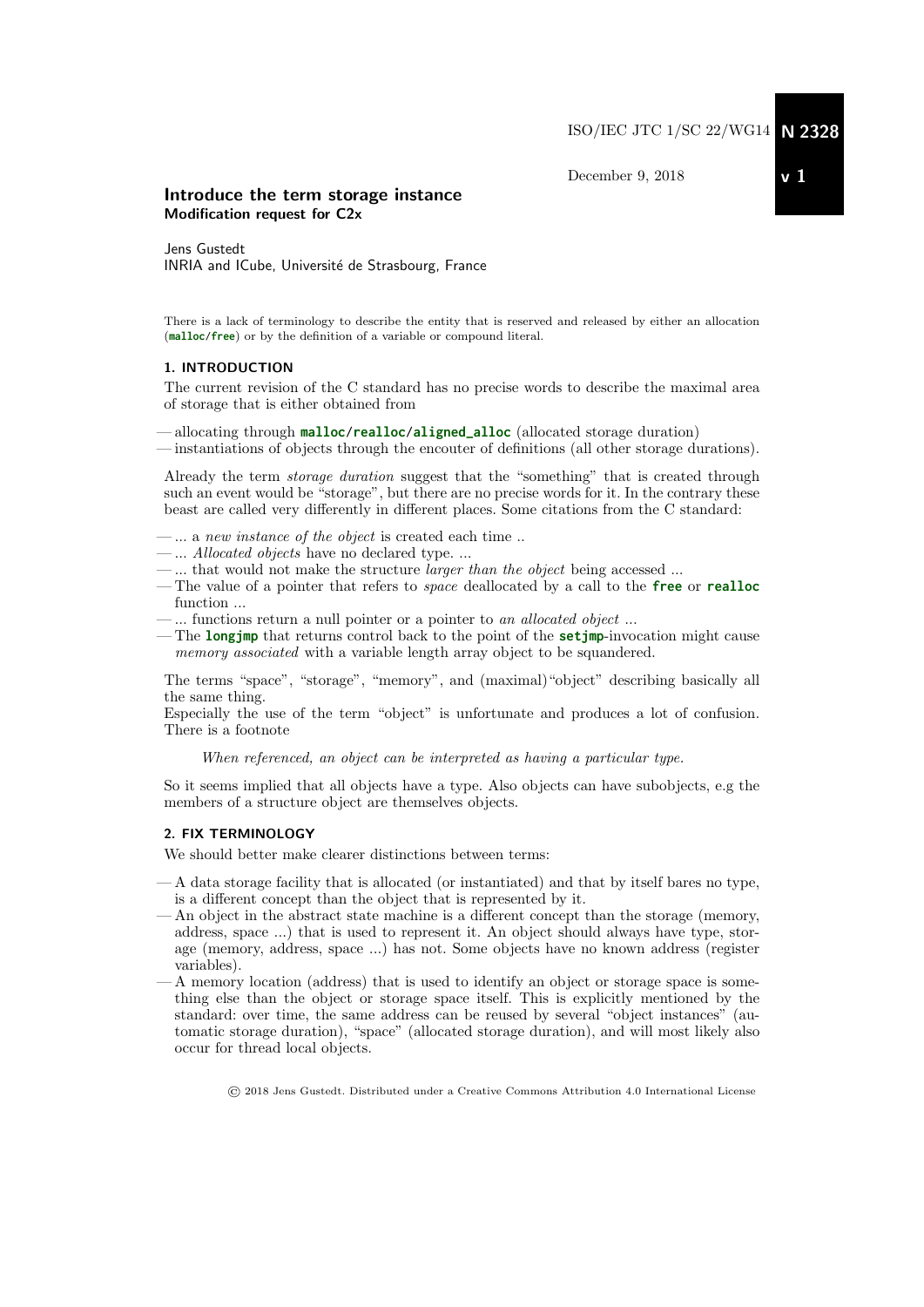We propose to add the term *storage instance*, as being a "maximal region of data storage" in the execution environment that is created when either an allocation is encountered or an object instance is created.

The choice for the term itself (storage instance) stems from the fact that it seemed the easiest to integrate to the closely related concepts of storage duration and storage class. Also, this ensure a consistent terminology: storage should be the entity that is target of a store operation. The *instance* part of the term is important to emphasize that this is an entity that has temporal limits within the execution.

### 3. SUGGESTED CHANGES

This proposal is only intended to clarify the existing model and not to add any new features. For clarification, realitively few text additions and modifications are needed. They can all be found in the appendix that consists of the relevant pages of diff-mark to C17. Beware, that these pages are not contiguous.

#### 3.1. Text additions

We propose two text additions, that introduce the term and put it into context:

now 3.19:. A definition of the term with two notes that clarify where "storage instances" come from, their relative placement and accessibility by different threads. 6.2.6.1, p1:. This puts storage instances into their context (object representations) and states their basic properties, in particular that most of them can be viewed as 'unsigned char' array. A footnote clarify the absence of any induced positioning between any storage instances.

### 3.2. Text modifications

With these additions there are two types of text modifications remaining, namely some that really only are replacements of terms (space  $\rightarrow$  storage instance, e.g.) and others that are completely reformulated. For the latter we have:

6.2.4:. Here the paragraphs 1 and 2 are swapped, and the now paragraph 2 is a bit sharpened.

6.2.6.1,  $p3$ :. Object representations can now be introduced a bit more clearly. 6.5,  $\n p18$ : Clarify the extend of a flexible array member.

7.22.3:. Mostly just a consequent use of the new terminology. Clarification that **realloc** does a byte-wise copy of the initial part. (And thus implicitly preserves effective type.)

# Appendix: pages with diffmarks of the proposed changes

The following page numbers are from the particular snapshot and may vary once the changes are integrated.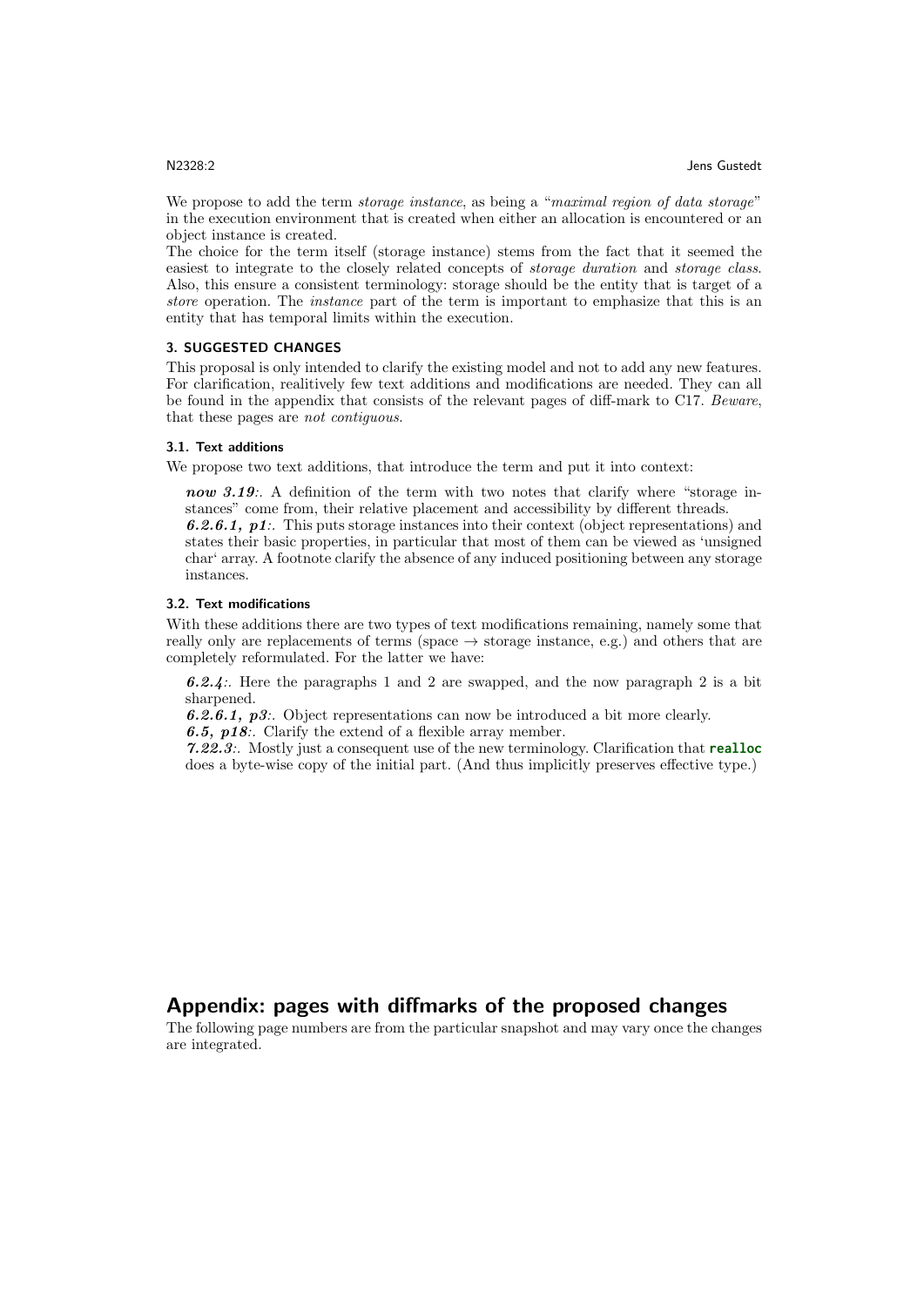contains four separate memory locations: The member a, and bit-fields d and e.ee are each separate memory locations, and can be modified concurrently without interfering with each other. The bit-fields b and c together constitute the fourth memory location. The bit-fields b and c cannot be concurrently modified, but b and a, for example, can be.

### **3.15**

1 **object**

region of data storage in the execution environment, the contents of which can represent values

2 **Note 1 to entry:** When referenced, an object can be interpreted as having a particular type; see 6.3.2.1.

### **3.16**

1 **parameter**

# formal parameter

DEPRECATED: formal argument

object declared as part of a function declaration or definition that acquires a value on entry to the function, or an identifier from the comma-separated list bounded by the parentheses immediately following the macro name in a function-like macro definition

### **3.17**

### 1 **recommended practice**

specification that is strongly recommended as being in keeping with the intent of the standard, but that might be impractical for some implementations

### **3.18**

### 1 **runtime-constraint**

requirement on a program when calling a library function

- 2 **Note 1 to entry:** Despite the similar terms, a runtime-constraint is not a kind of constraint as defined by 3.8, and need not be diagnosed at translation time.
- 3 **Note 2 to entry:** Implementations that support the extensions in Annex K are required to verify that the runtime-constraints for a library function are not violated by the program; see K.3.1.4.
- Note 3 to entry: Implementations that support Annex L are permitted to invoke a runtime-constraint handler when they perform a trap.

## **3.19**

# 1 **storage instance**

a maximal region of data storage in the execution environment that is created when either an object definition or an allocation is encountered

- **2 Note 1 to entry:** Storage instances are created and destroyed when specific language constructs (6.2.4) are met during program execution, including program startup, or when specific library functions (7.22.3) are called.
- 3 Note 2 to entry: <u>A given storage instance may or may not have a memory address, and may or may not be accessible from</u> all threads of execution.

# **3.20**

1 **value**

precise meaning of the contents of an object when interpreted as having a specific type

# **3.20.1**

# 1 **implementation-defined value**

unspecified value where each implementation documents how the choice is made

# **3.20.2**

# 1 **indeterminate value**

either an unspecified value or a trap representation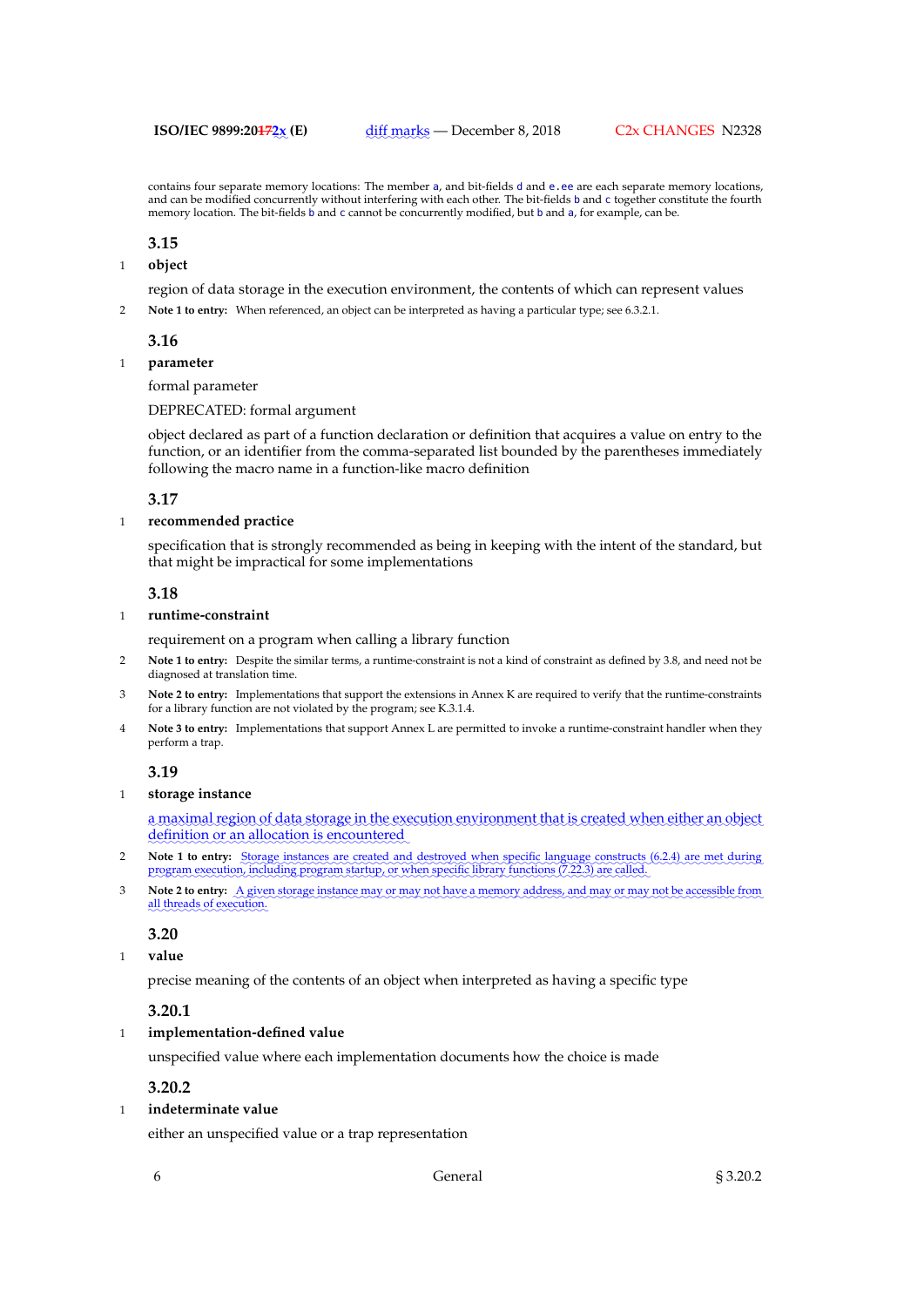**Forward references:** enumeration specifiers (6.7.2.2), labeled statements (6.8.1), structure and union specifiers (6.7.2.1), structure and union members (6.5.2.3), tags (6.7.2.3), the **goto** statement (6.8.6.1).

### **6.2.4 Storage durations and object lifetimes**

An object has a that determines its lifetime. There are four storage durations: static, thread, automatic, and allocated. Allocated storage is described in **??**.

- 1 The *lifetime* of an object is the portion of program execution during which storage a storage instance is guaranteed to be reserved for it.<sup>33)</sup> An object exists, has a constant address,<sup>34)</sup> if any, and retains dependence to be received for it. The object class, the a constant watercor, and constant class set of the lifetime, the list last-stored value throughout its lifetime.<sup>35)</sup> If an object is referred to outside of its lifet behavior is undefined. The value of a pointer becomes indeterminate when the object it points to (or just past) reaches the end of its lifetime.
- 2 An The lifetime of an object is determined by its storage duration . There are four storage durations: static, thread, automatic, and allocated. Allocated storage and its duration are described in 7.22.3.
- 3 Le storage instance of an object whose identifier is declared without the storage-class specifier **\_Thread\_local**, and either with external or internal linkage or with the storage-class specifier static, has *static storage duration* . Its, as do storage instances for string literals and some compound literals. The object's lifetime is the entire execution of the program and its stored value is initialized only once, prior to program startup.
- 4 An The storage instance of an object whose identifier is declared with the storage-class specifier **\_Thread\_local** has *thread storage duration*. Its The object's lifetime is the entire execution of the thread for which it is created, and its stored value is initialized when the thread is started. There is a distinct <del>object instance of the object and associated storage</del> per thread, and use of the declared name in an expression refers to the object associated with the thread evaluating the expression. The result of attempting to indirectly access an object with thread storage duration from a thread other than the one with which the object is associated is implementation-defined.
- 5 An The storage instance of an object whose identifier is declared with no linkage and without the storage-class specifier **static** has *automatic storage duration*, as <del>do </del>are storage instances of temporary objects and some compound literals. The result of attempting to indirectly access an object with automatic storage duration from a thread other than the one with which the object is associated is implementation-defined.
- 6 For such an object that does not have a variable length array type, its lifetime extends from entry into the block with which it is associated until execution of that block ends in any way. (Entering an enclosed block or calling a function suspends, but does not end, execution of the current block.) If the block is entered recursively, a new instance of the object <u>and associated storage</u> is created each time. The initial value of the object is indeterminate. If an initialization is specified for the object, it is performed each time the declaration or compound literal is reached in the execution of the block; otherwise, the value becomes indeterminate each time the declaration is reached.
- 7 For such an object that does have a variable length array type, its lifetime extends from the declaration of the object until execution of the program leaves the scope of the declaration.36) If the scope is entered recursively, a new instance of the object and associated storage is created each time. The initial value of the object is indeterminate.
- 8 A non-lvalue expression with structure or union type, where the structure or union contains a member with array type (including, recursively, members of all contained structures and unions) refers to <del>an object a</del> temporary object with automatic storage duration and temporary lifetime.<sup>37)</sup> Its lifetime begins when the expression is evaluated and its initial value is the value of the expression. Its lifetime ends when the evaluation of the containing full expression ends. Any attempt to modify

<sup>33)</sup> This storage instance might not be unique if the object is a string literal, a compound literal or has temporary lifetime.

and the term "constant address" means that two pointers to the object constructed at possibly different times will compare equal. The address can be different during two different executions of the same program.

 $35$ )In the case of a volatile object, the last store need not be explicit in the program.

<sup>36)</sup>Leaving the innermost block containing the declaration, or jumping to a point in that block or an embedded block prior to the declaration, leaves the scope of the declaration.

 $37$ )The address of such an object is taken implicitly when an array member is accessed.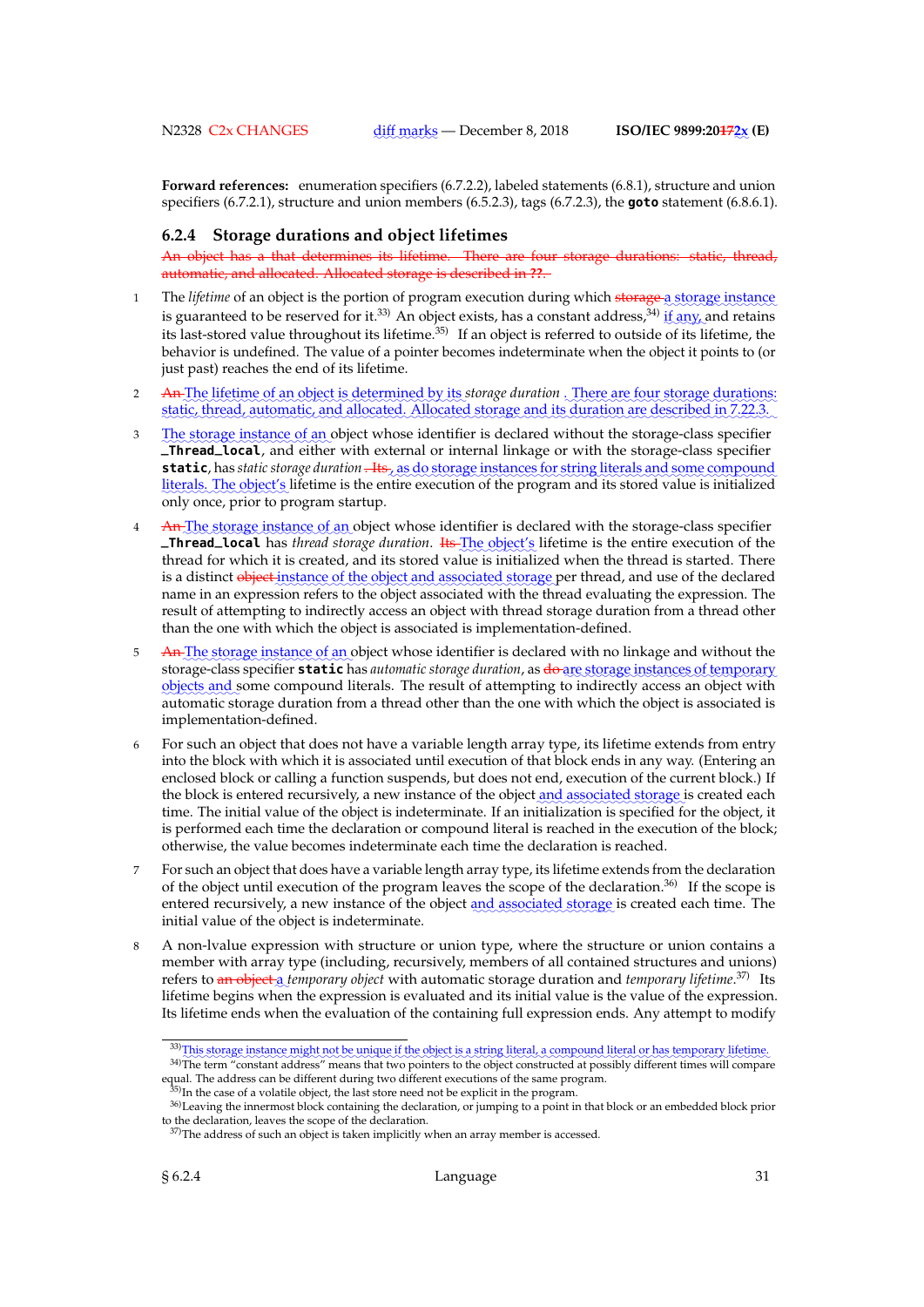**Forward references:** compatible type and composite type (6.2.7), declarations (6.7).

# **6.2.6 Representations of types**

### **6.2.6.1 General**

- 1 The representations of all types are unspecified except as stated in this subclause. An object is represented by a storage instance (or part thereof) that is either created by an allocation (for allocated storage duration), at program startup (for static storage duration), at thread startup (for thread storage duration), or when the lifetime of the object starts (for automatic storage duration). An addressable storage instance<sup>51</sup> of size m shall behave as a byte array of type unsigned char[m]. No life storage instances shall overlap in any way, and the relative position in memory of different storage instances is unspecified.<sup>52)</sup>
- 2 Except for bit-fields, objects are composed of contiguous sequences of one or more bytes, the number, order, and encoding of which are either explicitly specified or implementation-defined.
- 3 Values stored in unsigned bit-fields and objects of type **unsigned char** shall be represented using a pure binary notation.<sup>53)</sup>
- 4 Values stored in non-bit-field objects of any other object type consist of  $n \times$  **CHAR\_BIT** bits, where  $n$  is the size of an object of that type, in bytes. The value may be copied into an object of type Converting a pointer of such an object to **unsigned char**\* yields a pointer into the byte array of the storage instance such that the values of the first  $n + (e.g., by$  memcpy); the resulting bytes determine the value of the object; this set of bytes is called the *object representation* of the value. The object representation may be used to copy the value of the object into another object (e.g., by **memcpy**). Values stored in bit-fields consist of  $m$  bits, where  $m$  is the size specified for the bit-field. The object representation is the set of  $m$  bits the bit-field comprises in the addressable storage unit holding it. Two values (other than NaNs) with the same object representation compare equal, but values that compare equal may have different object representations.
- 5 Certain object representations need not represent a value of the object type. If the stored value of an object has such a representation and is read by an lvalue expression that does not have character type, the behavior is undefined. If such a representation is produced by a side effect that modifies all or any part of the object by an lvalue expression that does not have character type, the behavior is undefined.<sup>54)</sup> Such a representation is called a trap representation.
- 6 When a value is stored in an object of structure or union type, including in a member object, the bytes of the object representation that correspond to any padding bytes take unspecified values.<sup>55)</sup> The value of a structure or union object is never a trap representation, even though the value of a member of the structure or union object may be a trap representation.
- 7 When a value is stored in a member of an object of union type, the bytes of the object representation that do not correspond to that member but do correspond to other members take unspecified values.
- Where an operator is applied to a value that has more than one object representation, which object representation is used shall not affect the value of the result.56) Where a value is stored in an object using a type that has more than one object representation for that value, it is unspecified which representation is used, but a trap representation shall not be generated.

<sup>51)</sup> All storage instances that do not originate from an object definition with register storage class are addressable.

<sup>52)</sup> This means that the relative positioning between storage instances and the objects they represent cannot be deduced from syntactical properties of the program (such as declaration order or order inside a parameter list) or sequencing properties of the execution (such as one instantiation happening before another).<br><sup>53)</sup>A positional representation for integers that uses the binary digits 0 and 1, in which the values represented by successive perties of the execution (such as one instantiation happening before another).

bits are additive, begin with 1, and are multiplied by successive integral powers of 2, except perhaps the bit with the highest position. (Adapted from the *American National Dictionary for Information Processing Systems*.) A byte contains **CHAR\_BIT** bits, and the values of type **unsigned char** range from 0 to  $2\overline{C}$ HAR\_BIT  $-1$ .

<sup>54)</sup>Thus, an automatic variable can be initialized to a trap representation without causing undefined behavior, but the value of the variable cannot be used until a proper value is stored in it.

<sup>55)</sup>Thus, for example, structure assignment need not copy any padding bits.

<sup>56)</sup>It is possible for objects x and y with the same effective type T to have the same value when they are accessed as objects of type  $\overline{\tau}$ , but to have different values in other contexts. In particular, if == is defined for type  $\overline{\tau}$ , then  $x = y$  does not imply that **memcmp**(&x, &y, **sizeof** (T))== 0. Furthermore, x == y does not necessarily imply that x and y have the same value; other operations on values of type T might distinguish between them.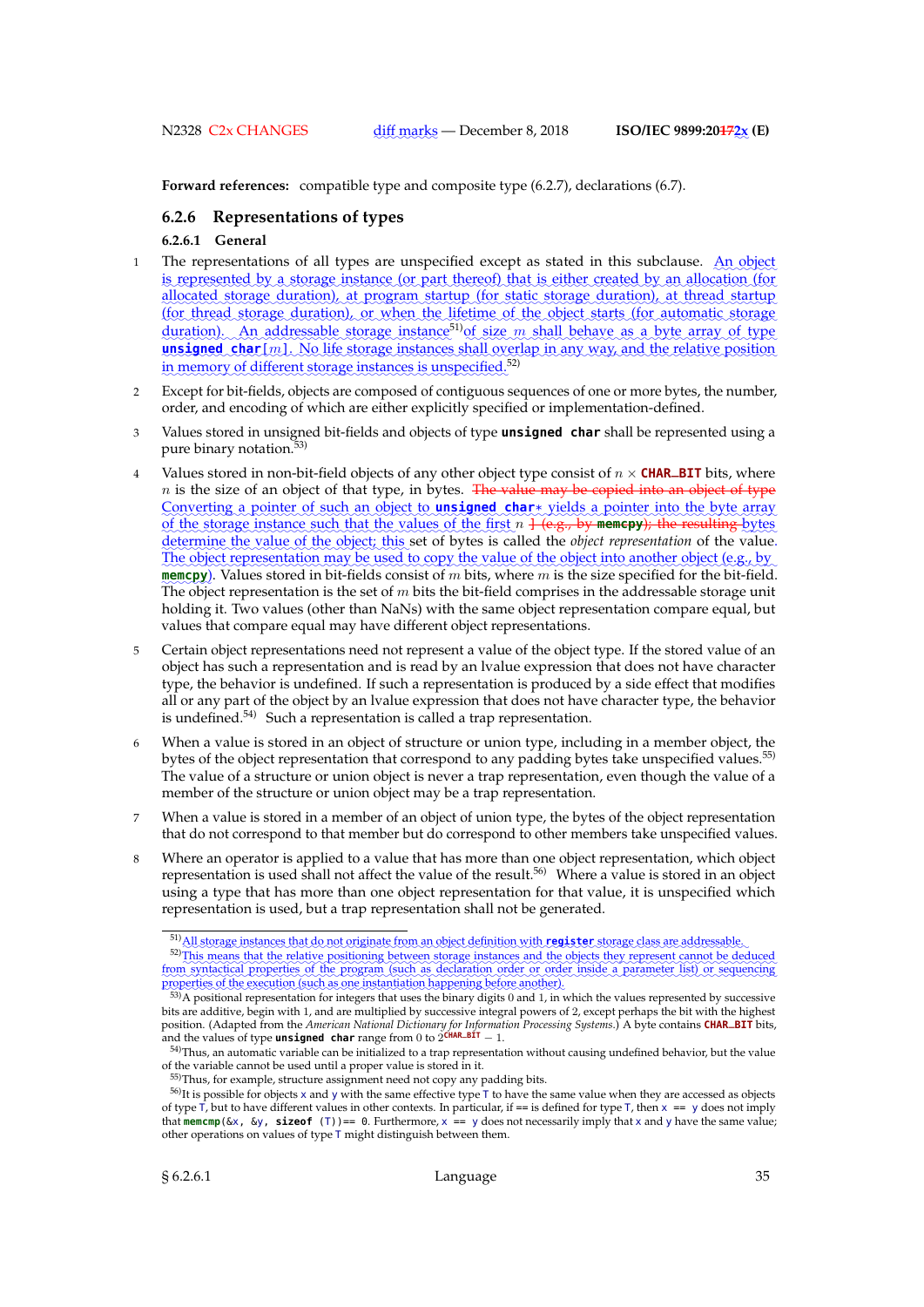# **6.5 Expressions**

- 1 An *expression* is a sequence of operators and operands that specifies computation of a value,<sup>89</sup> or that designates an object or a function, or that generates side effects, or that performs a combination thereof. The value computations of the operands of an operator are sequenced before the value computation of the result of the operator.
- 2 If a side effect on a scalar object is unsequenced relative to either a different side effect on the same scalar object or a value computation using the value of the same scalar object, the behavior is undefined. If there are multiple allowable orderings of the subexpressions of an expression, the behavior is undefined if such an unsequenced side effect occurs in any of the orderings.<sup>90)</sup>
- 3 The grouping of operators and operands is indicated by the syntax.<sup>91)</sup> Except as specified later, side effects and value computations of subexpressions are unsequenced.<sup>92)</sup>
- Some operators (the unary operator  $\sim$ , and the binary operators  $\ll$ ,  $\gg$ ,  $\&$ ,  $\sim$ , and |, collectively described as *bitwise operators*) are required to have operands that have integer type. These operators yield values that depend on the internal representations of integers, and have implementationdefined and undefined aspects for signed types.
- 5 If an *exceptional condition* occurs during the evaluation of an expression (that is, if the result is not mathematically defined or not in the range of representable values for its type), the behavior is undefined.
- 6 The *effective type* of an object for an access to its stored value is the declared type of the object, if any.<sup>93)</sup> If a value is stored into an object having no declared type with allocated storage duration through an lvalue having a type that is not a character type, then the type of the lvalue becomes the effective type of the object for that access and for subsequent accesses that do not modify the stored value. If a value is copied into an object <del>having no declared type with allocated storage duration</del> using **memcpy** or **memmove**, or is copied as an array of character type, then the effective type of the modified object for that access and for subsequent accesses that do not modify the value is the effective type of the object from which the value is copied, if it has one. For all other accesses to an object <del>having no declared type</del>with allocated storage duration, the effective type of the object is simply the type of the lvalue used for the access.
- An object shall have its stored value accessed only by an lvalue expression that has one of the following types: $94$ )

— a type compatible with the effective type of the object,

 $90$ <sup>90)</sup>This paragraph renders undefined statement expressions such as

 $i = ++i + 1;$  $a[i+1] = i;$ 

while allowing

| $i = i + 1;$<br>$a[i] = i;$ |  |  |  |
|-----------------------------|--|--|--|
|                             |  |  |  |

91)The syntax specifies the precedence of operators in the evaluation of an expression, which is the same as the order of the major subclauses of this subclause, highest precedence first. Thus, for example, the expressions allowed as the operands of the binary + operator (6.5.6) are those expressions defined in 6.5.1 through 6.5.6. The exceptions are cast expressions (6.5.4) as operands of unary operators (6.5.3), and an operand contained between any of the following pairs of operators: grouping parentheses () (6.5.1), subscripting brackets [1 (6.5.2.1), function-call parentheses () (6.5.2.2), and the conditional operator ?: (6.5.15).

Within each major subclause, the operators have the same precedence. Left- or right-associativity is indicated in each subclause by the syntax for the expressions discussed therein.

 $92$ )In an expression that is evaluated more than once during the execution of a program, unsequenced and indeterminately sequenced evaluations of its subexpressions need not be performed consistently in different evaluations.<br><sup>939</sup>. <del>Allocated objects have A</del>n object with allocated storage duration has no declaration and thus no declared typ

94)The intent of this list is to specify those circumstances in which an object can or cannot be aliased.

<sup>89)</sup>Annex H documents the extent to which the C language supports the ISO/IEC 10967-1 standard for languageindependent arithmetic (LIA–1).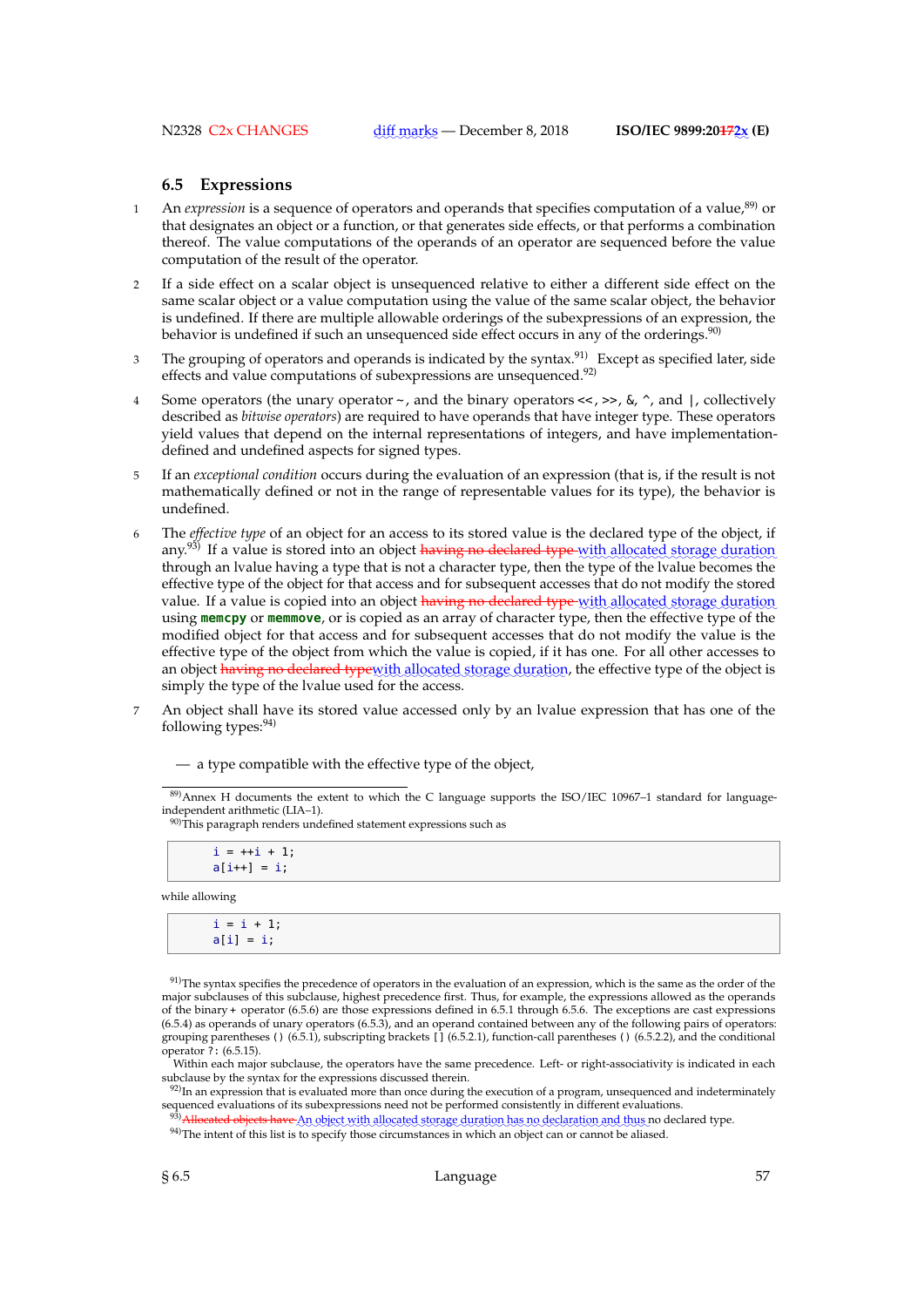incomplete until immediately after the } that terminates the list, and complete thereafter.

- 9 A member of a structure or union may have any complete object type other than a variably modified type.<sup>129)</sup> In addition, a member may be declared to consist of a specified number of bits (including a sign bit, if any). Such a member is called a *bit-field*; 130) its width is preceded by a colon.
- 10 A bit-field is interpreted as having a signed or unsigned integer type consisting of the specified number of bits.<sup>131)</sup> If the value 0 or 1 is stored into a nonzero-width bit-field of type **\_Bool**, the value of the bit-field shall compare equal to the value stored; a **\_Bool** bit-field has the semantics of a **\_Bool**.
- 11 An implementation may allocate any addressable storage unit large enough to hold a bit-field. If enough space remains, a bit-field that immediately follows another bit-field in a structure shall be packed into adjacent bits of the same unit. If insufficient space remains, whether a bit-field that does not fit is put into the next unit or overlaps adjacent units is implementation-defined. The order of allocation of bit-fields within a unit (high-order to low-order or low-order to high-order) is implementation-defined. The alignment of the addressable storage unit is unspecified.
- 12 A bit-field declaration with no declarator, but only a colon and a width, indicates an unnamed bit-field.<sup>132)</sup> As a special case, a bit-field structure member with a width of 0 indicates that no further bit-field is to be packed into the unit in which the previous bit-field, if any, was placed.
- 13 An unnamed member whose type specifier is a structure specifier with no tag is called an *anonymous structure*; an unnamed member whose type specifier is a union specifier with no tag is called an *anonymous union*. The members of an anonymous structure or union are considered to be members of the containing structure or union, keeping their structure or union layout. This applies recursively if the containing structure or union is also anonymous.
- 14 Each non-bit-field member of a structure or union object is aligned in an implementation-defined manner appropriate to its type.
- 15 Within a structure object, the non-bit-field members and the units in which bit-fields reside have addresses that increase in the order in which they are declared. A pointer to a structure object, suitably converted, points to its initial member (or if that member is a bit-field, then to the unit in which it resides), and vice versa. There may be unnamed padding within a structure object, but not at its beginning.
- 16 The size of a union is sufficient to contain the largest of its members. The value of at most one of the members can be stored in a union object at any time. A pointer to a union object, suitably converted, points to each of its members (or if a member is a bit-field, then to the unit in which it resides), and vice versa.
- 17 There may be unnamed padding at the end of a structure or union.
- 18 As a special case, the last member of a structure with more than one named member may have an incomplete array type; this is called a *flexible array member*. In most situations, the flexible array member is ignored. In particular, the size of the structure is as if the flexible array member were omitted except that it may have more trailing padding than the omission would imply. However, when a . (or->) operator has a left operand that is (a pointer to) a structure with a flexible array member and the right operand names that member, it behaves as if that member were replaced with the longest array (with the same element type) that would not make the structure larger than the object storage instance being accessed; the offset of the array shall remain that of the flexible array member, even if this would differ from that of the replacement array. If this array would have no elements, it behaves as if it had one element but the behavior is undefined if any attempt is made to access that element or to generate a pointer one past it.

 $\frac{129}{129}$ A structure or union cannot contain a member with a variably modified type because member names are not ordinary identifiers as defined in 6.2.3.

<sup>130)</sup>The unary & (address-of) operator cannot be applied to a bit-field object; thus, there are no pointers to or arrays of bit-field objects.

<sup>131)</sup>As specified in 6.7.2 above, if the actual type specifier used is **int** or a typedef-name defined as **int**, then it is implementation-defined whether the bit-field is signed or unsigned.

<sup>132)</sup> An unnamed bit-field structure member is useful for padding to conform to externally imposed layouts.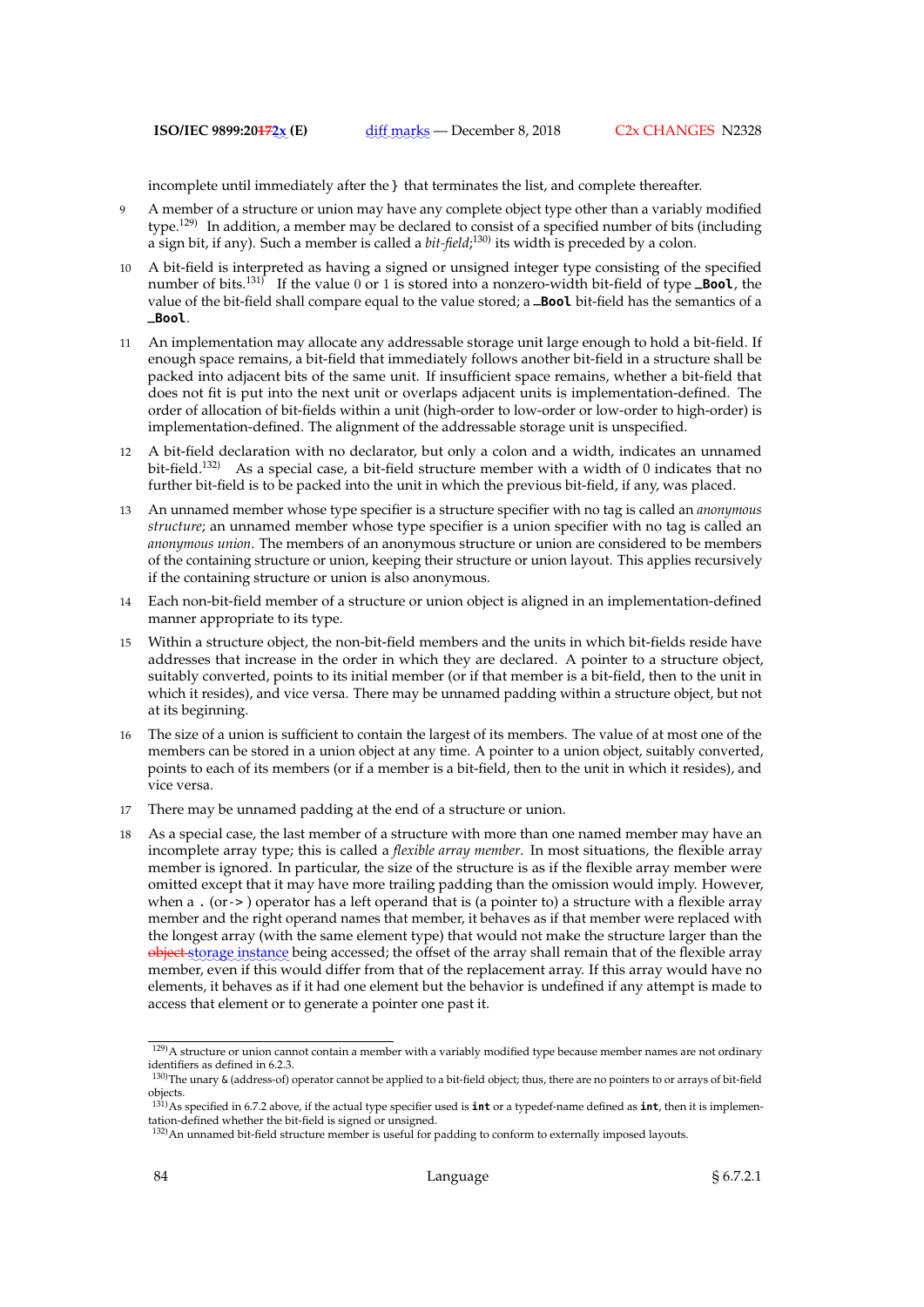one declarator, those declarators shall declare only identifiers from the identifier list, and every identifier in the identifier list shall be declared. An identifier declared as a typedef name shall not be redeclared as a parameter. The declarations in the declaration list shall contain no storage-class specifier other than **register** and no initializations.

### **Semantics**

- 7 The declarator in a function definition specifies the name of the function being defined and the identifiers of its parameters. If the declarator includes a parameter type list, the list also specifies the types of all the parameters; such a declarator also serves as a function prototype for later calls to the same function in the same translation unit. If the declarator includes an identifier list, $169$ ) the types of the parameters shall be declared in a following declaration list. In either case, the type of each parameter is adjusted as described in 6.7.6.3 for a parameter type list; the resulting type shall be a complete object type.
- 8 If a function that accepts a variable number of arguments is defined without a parameter type list that ends with the ellipsis notation, the behavior is undefined.
- Each parameter has automatic storage duration; its identifier is an lvalue.<sup>170)</sup> The layout of the storage for parameters is unspecified.<sup>171)</sup>
- 10 On entry to the function, the size expressions of each variably modified parameter are evaluated and the value of each argument expression is converted to the type of the corresponding parameter as if by assignment. (Array expressions and function designators as arguments were converted to pointers before the call.)
- 11 After all parameters have been assigned, the compound statement that constitutes the body of the function definition is executed.
- 12 Unless otherwise specified, if the } that terminates a function is reached, and the value of the function call is used by the caller, the behavior is undefined.
- 13 **EXAMPLE 1** In the following:

**extern int** max(**int** a, **int** b) { **return** a > b ? a: b; }

**extern** is the storage-class specifier and **int** is the type specifier; max(**int** a, **int** b) is the function declarator; and

{ **return** a > b ? a: b; }

is the function body. The following similar definition uses the identifier-list form for the parameter declarations:

<sup>168)</sup>The intent is that the type category in a function definition cannot be inherited from a typedef:

| typedef $int F(void)$ ;                            | // type F is "function with no parameters<br>// returning int" |
|----------------------------------------------------|----------------------------------------------------------------|
| F f, g;                                            | // f and q both have type compatible with F                    |
| $F f { \times  * }$                                | // WRONG: syntax/constraint error                              |
| $F g() { / *  * / }$                               | // WRONG: declares that q returns a function                   |
| int $f(void)$ $\{ \ \ / \ * \ \ldots \ * \ / \ \}$ | // RIGHT: f has type compatible with F                         |
| int $q()$ { $/* \ldots */$ }                       | // RIGHT: q has type compatible with F                         |
| $F * e(void) { / *  * / }$                         | // e returns a pointer to a function                           |
| $F * ((e)) (void) { / *  * / }$                    | // same: parentheses irrelevant                                |
| $int$ $(*fp)(void);$                               | // fp points to a function that has type F                     |
| $F * Fp$ :                                         | // Fp points to a function that has type F                     |
|                                                    |                                                                |

<sup>169)</sup>See "future language directions" (6.11.7).

<sup>&</sup>lt;sup>170)</sup>A parameter identifier cannot be redeclared in the function body except in an enclosed block.

<sup>171)</sup> As any object with automatic storage duration, each parameter gives rise to its own storage instance. Thus the relative layout of parameters in memory is unspecified.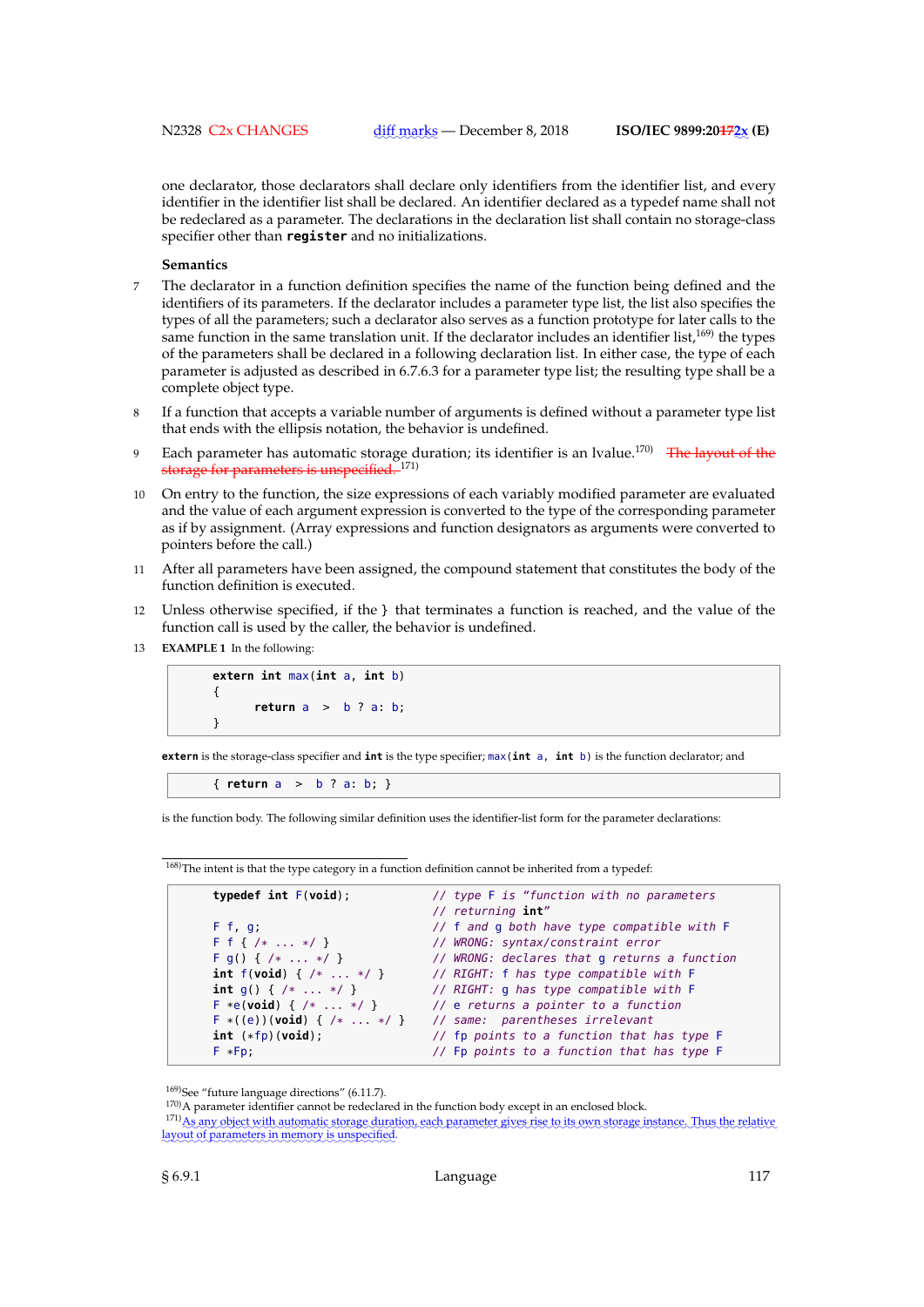# **Description**

- 2 The **longjmp** function restores the environment saved by the most recent invocation of the **setjmp** macro in the same invocation of the program with the corresponding **jmp\_buf** argument. If there has been no such invocation, or if the invocation was from another thread of execution, or if the function containing the invocation of the **set imp** macro has terminated execution<sup>257</sup> in the interim, or if the invocation of the **setjmp** macro was within the scope of an identifier with variably modified type and execution has left that scope in the interim, the behavior is undefined.
- 3 All accessible objects have values, and all other components of the abstract machine<sup>258)</sup> have state, as of the time the **longjmp** function was called, except that the values of objects of automatic storage duration that are local to the function containing the invocation of the corresponding **setjmp** macro that do not have volatile-qualified type and have been changed between the **setjmp** invocation and **longjmp** call are indeterminate.

#### **Returns**

- 4 After **longjmp** is completed, thread execution continues as if the corresponding invocation of the **setjmp** macro had just returned the value specified by val. The **longjmp** function cannot cause the **setjmp** macro to return the value 0; if val is 0, the **setjmp** macro returns the value 1.
- **EXAMPLE** The **longjmp** function that returns control back to the point of the **setjmp** invocation might cause memory the storage instance associated with a variable length array object to be squandered.

```
#include <setjmp.h>
jmp_buf buf;
void g(int n);
void h(int n);
int n = 6;
void f(void)
{
     int x[n]; // valid: f is not terminated
     setjmp(buf);
     g(n);
}
void g(int n)
{
     int a[n]; // a may remain allocated
     h(n):
}
void h(int n)
{
     int b[n]; \frac{1}{2} // b may remain allocated
     longjmp(buf, 2); // might cause memory loss
}
```
<sup>257)</sup>For example, by executing a **return** statement or because another **longjmp** call has caused a transfer to a **setjmp** invocation in a function earlier in the set of nested calls.

<sup>&</sup>lt;sup>258)</sup>This includes, but is not limited to, the floating-point status flags and the state of open files.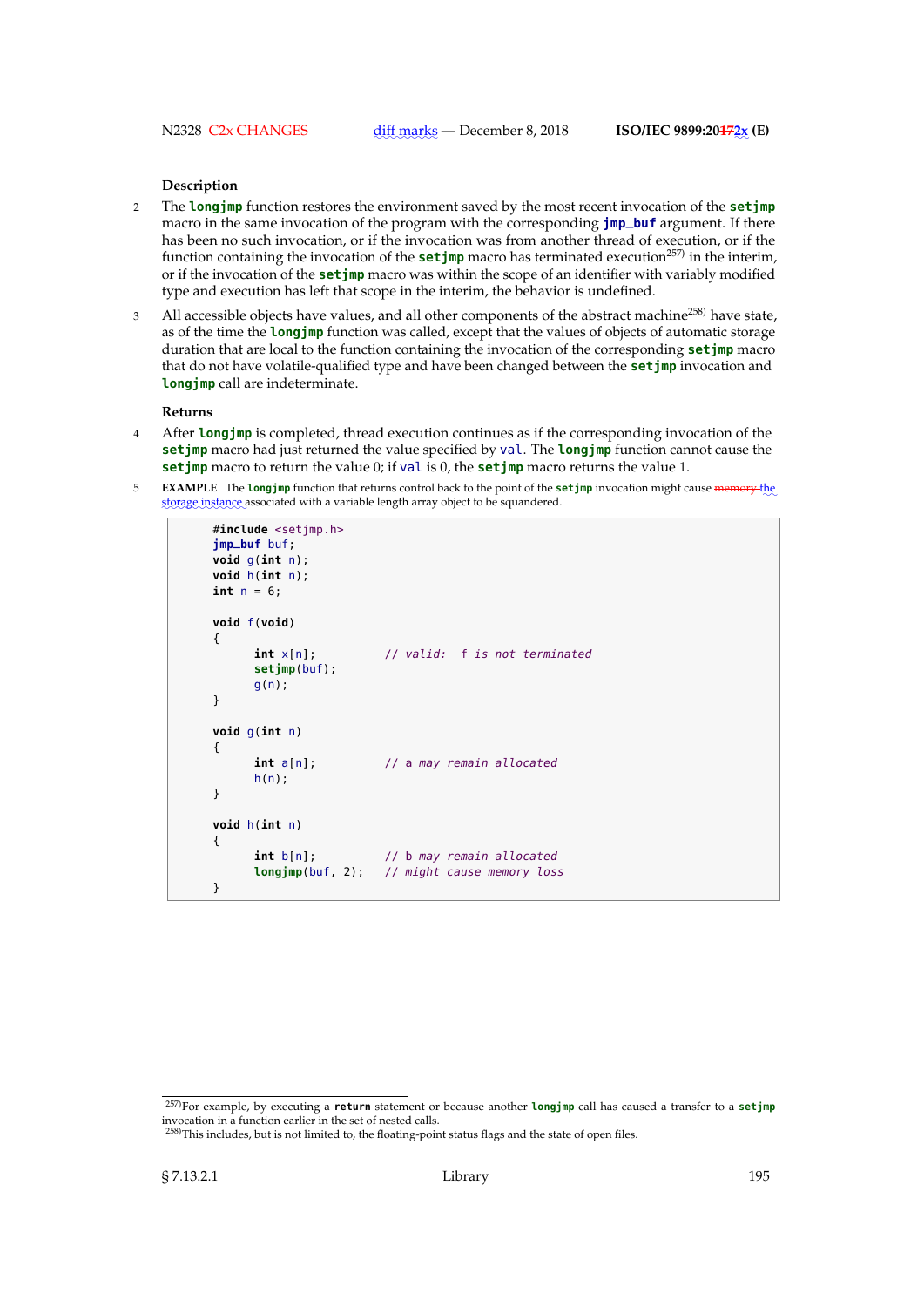```
static unsigned long int next = 1;
int rand(void) // RAND_MAX assumed to be 32767
{
      next = next * 1103515245 + 12345;
      return (unsigned int)(next/65536) % 32768;
}
void srand(unsigned int seed)
{
      next = seed;
}
```
# **7.22.3 Storage management functions**

- 1 The order and contiguity of storage instances allocated by successive calls to the **aligned\_alloc**, **calloc**, **malloc**, and **realloc** functions is unspecified. The pointer returned if the allocation succeeds is suitably aligned so that it may be assigned to a pointer to any type of object with a fundamental alignment requirement and then used to access such an object or an array of such objects in the space storage instance allocated (until the space storage instance is explicitly deallocated). The lifetime of an allocated object extends from the allocation of the storage instance until the deallocation. Each such allocation shall yield a pointer to <del>an object a</del> storage instance that is disjoint from any other <del>objects torage instance</del>. The pointer returned points to the start (lowest byte address) of the allocated spacestorage instance. If the space storage instance cannot be allocated, a null pointer is returned. If the size of the space storage instance requested is zero, the behavior is implementation-defined: either a null pointer is returned to indicate an error, or the behavior is as if the size were some nonzero value, except that the returned pointer shall not be used to access an object.
- 2 For purposes of determining the existence of a data race, memory allocation functions behave as though they accessed only <del>memory locations s</del>torage instances accessible through their arguments and not other static duration storage instances. These functions may, however, visibly modify the storage <u>instance</u> that they allocate or deallocate. Calls to these functions that allocate or deallocate storage instances in a particular region of memory <u>(identified by its address and size)</u> shall occur in a single total order, and each such deallocation call shall synchronize with the next allocation (if any) in this order.306)

# **7.22.3.1 The aligned\_alloc function**

# **Synopsis**

1 #**include** <stdlib.h> **void** \***aligned\_alloc**(**size\_t** alignment, **size\_t** size);

### **Description**

2 The **aligned\_alloc** function allocates space for an object a storage instance whose alignment is specified by alignment, whose size is specified by size, and whose <del>value is byte</del> values are indeterminate. If the value of alignment is not a valid alignment supported by the implementation the function shall fail by returning a null pointer.

### **Returns**

3 The **aligned\_alloc** function returns either a null pointer or a pointer to the allocated spacestorage ✿✿✿✿✿✿✿ instance.

### **7.22.3.2 The calloc function**

**Synopsis**

1

<sup>306)</sup> This means that an implementation may only reuse a valid address that is computed from an allocated storage instance for a different allocated storage instance if the calls to allocate and deallocate the storage instances synchronize.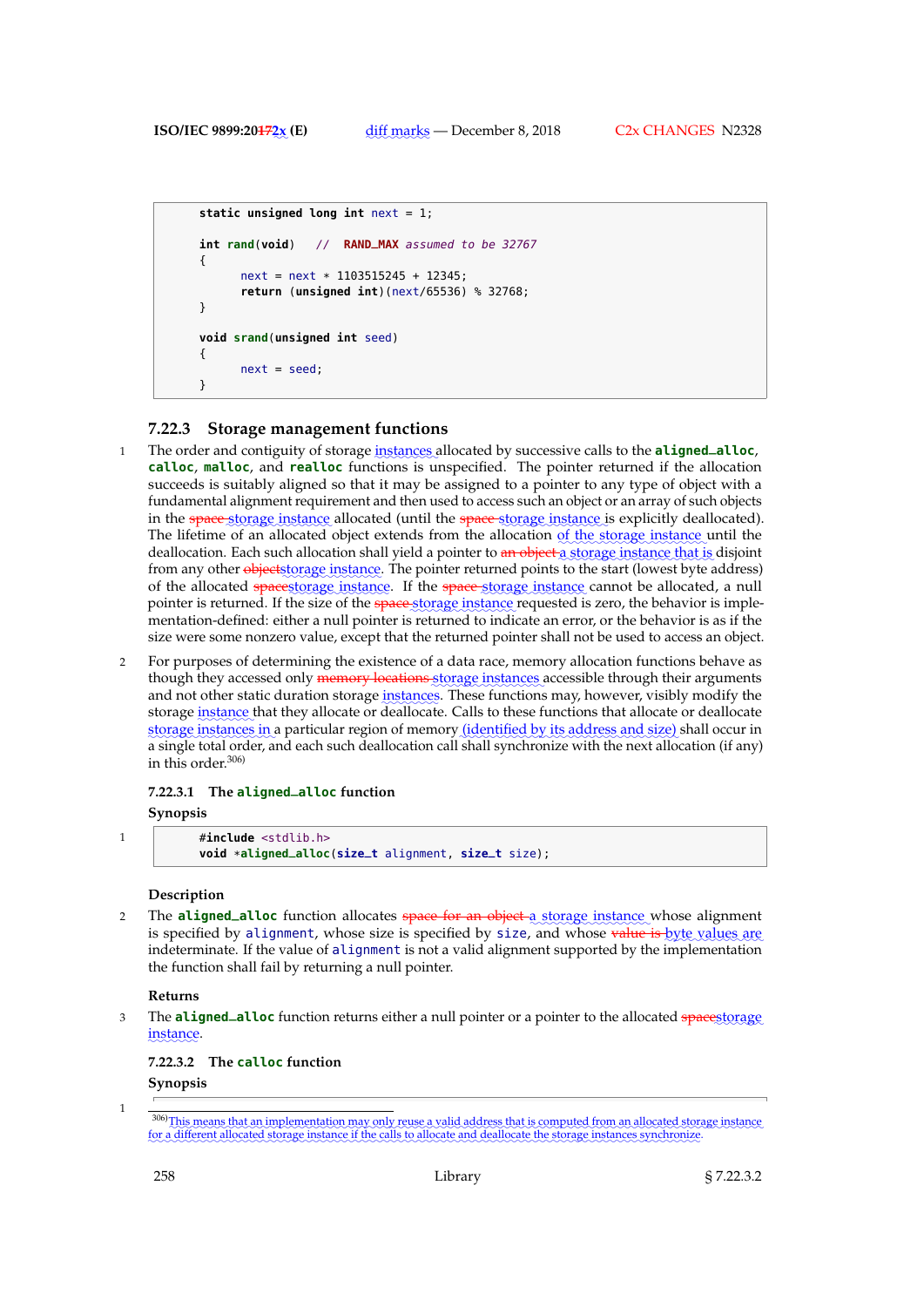```
#include <stdlib.h>
void *calloc(size_t nmemb, size_t size);
```
### **Description**

2 The **calloc** function allocates space a storage instance for an array of nmemb objects, each of whose size is size. The space storage instance is initialized to all bits zero.<sup>307)</sup>

### **Returns**

3 The **calloc** function returns either a null pointer or a pointer to the allocated spacestorage instance.

### **7.22.3.3 The free function**

# **Synopsis**

1 #**include** <stdlib.h> **void free**(**void** \*ptr);

### **Description**

2 The **free** function causes the space-storage instance pointed to by ptr to be deallocated, that is, made available for further <del>allocation.</del>use.<sup>308)</sup>If ptr is a null pointer, no action occurs. Otherwise, if the argument does not match a pointer earlier returned by a memory storage management function, or if the space storage instance has been deallocated by a call to **free** or **realloc**, the behavior is undefined.

### **Returns**

3 The **free** function returns no value.

# **7.22.3.4 The malloc function**

### **Synopsis**

```
1 #include <stdlib.h>
         void *malloc(size_t size);
```
### **Description**

2 The **malloc** function allocates <del>space for an object a st</del>orage instance whose size is specified by <code>size</code> and whose <del>value is byte values are</del> indeterminate.

# **Returns**

3 The malloc function returns either a null pointer or a pointer to the allocated spacestorage instance.

# **7.22.3.5 The realloc function**

**Synopsis**

```
1 #include <stdlib.h>
```

```
void *realloc(void *ptr, size_t size);
```
### **Description**

2 The **realloc** function deallocates the old <del>object s</del>torage instance pointed to by ptr and returns a pointer to a new <del>object storage instance t</del>hat has the size specified by <code>size. The <del>contents bytes</code> of</code></del> the new <del>object shall be the same as that of the old object prior to deallocation, storage</del> instance up to the lesser of the new and old sizes  $\frac{1}{2}$  have the same value as the bytes in the same positions of the old storage instance.<sup>309</sup> Any bytes in the new <del>object</del> storage instance beyond the size of the old object have indeterminate values.

<sup>307)</sup>Note that this need not be the same as the representation of floating-point zero or a null pointer constant.

<sup>308)</sup>That means that the implementation may reuse the address range of the storage instance (determined by ptr and its ✿✿✿

size) for any storage instance whose instantiation synchronizes with the call.<br><sup>309)</sup>Thus this initial part behaves as if it were copied by **memcry**. In particular, the initial part of the new storage instance represents objects with same value and effective type as the initial part of the old storage instance, if any.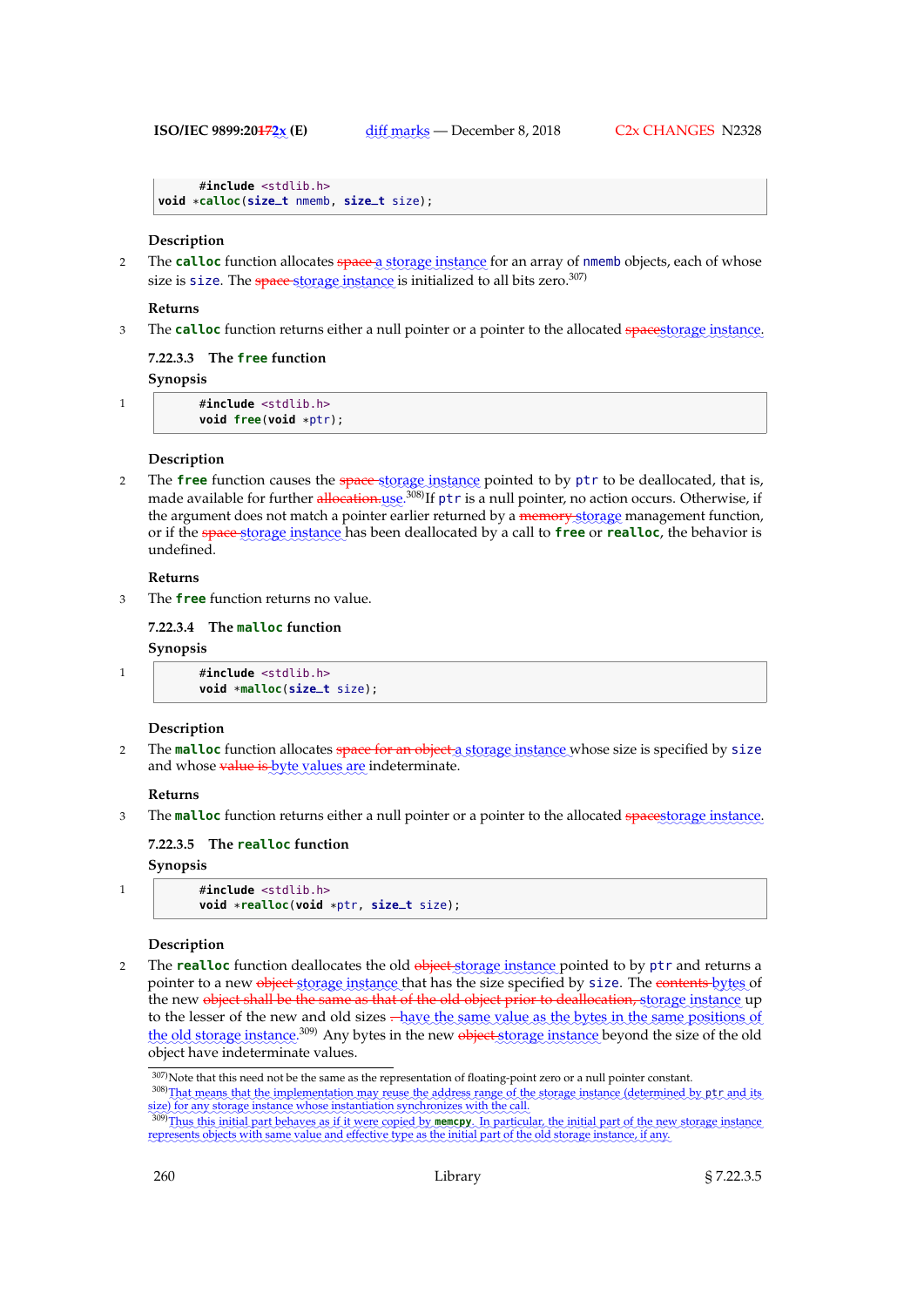N2328 C2x CHANGES

3 If ptr is a null pointer, the **realloc** function behaves like the **malloc** function for the specified size. Otherwise, if ptr does not match a pointer earlier returned by a <del>memory storage</del> management function, or if the space storage instance has been deallocated by a call to the free or realloc function, the behavior is undefined. If size is nonzero and memory for the new object is not no storage instance is allocated, the old <del>object s</del>torage instance is not deallocated. If size is zero and memory for the new object is not no storage instance is allocated, it is implementation-defined whether the old <del>object st</del>orage instance is deallocated. If the old <del>object st</del>orage instance is not deallocated, <del>its value it</del> shall be unchanged.

### **Returns**

4 The **realloc** function returns a pointer to the new object storage instance (which may have the same value as a pointer to the old <del>objects torage</del> instance), or a null pointer if <del>the new object has not</del> no new storage instance has been allocated.

# **7.22.4 Communication with the environment**

**7.22.4.1 The abort function**

**Synopsis**

| $\#$ include $\le$ stdlib.h>  |  |  |  |  |
|-------------------------------|--|--|--|--|
| $-Noreturn$ void abort(void): |  |  |  |  |

### **Description**

2 The **abort** function causes abnormal program termination to occur, unless the signal **SIGABRT** is being caught and the signal handler does not return. Whether open streams with unwritten buffered data are flushed, open streams are closed, or temporary files are removed is implementation-defined. An implementation-defined form of the status *unsuccessful termination* is returned to the host environment by means of the function call **raise**(**SIGABRT**).

### **Returns**

3 The **abort** function does not return to its caller.

**7.22.4.2 The atexit function**

**Synopsis**

1 #**include** <stdlib.h> **int atexit**(**void** (\*func)(**void**));

### **Description**

2 The **atexit** function registers the function pointed to by func, to be called without arguments at normal program termination.310) It is unspecified whether a call to the **atexit** function that does not happen before the **exit** function is called will succeed.

### **Environmental limits**

3 The implementation shall support the registration of at least 32 functions.

# **Returns**

4 The **atexit** function returns zero if the registration succeeds, nonzero if it fails.

**Forward references:** the **at\_quick\_exit** function (7.22.4.3), the **exit** function (7.22.4.4).

### **7.22.4.3 The at\_quick\_exit function**

**Synopsis**

1 #**include** <stdlib.h>

```
int at_quick_exit(void (*func)(void));
```
<sup>310)</sup>The **atexit** function registrations are distinct from the **at\_quick\_exit** registrations, so applications might need to call both registration functions with the same argument.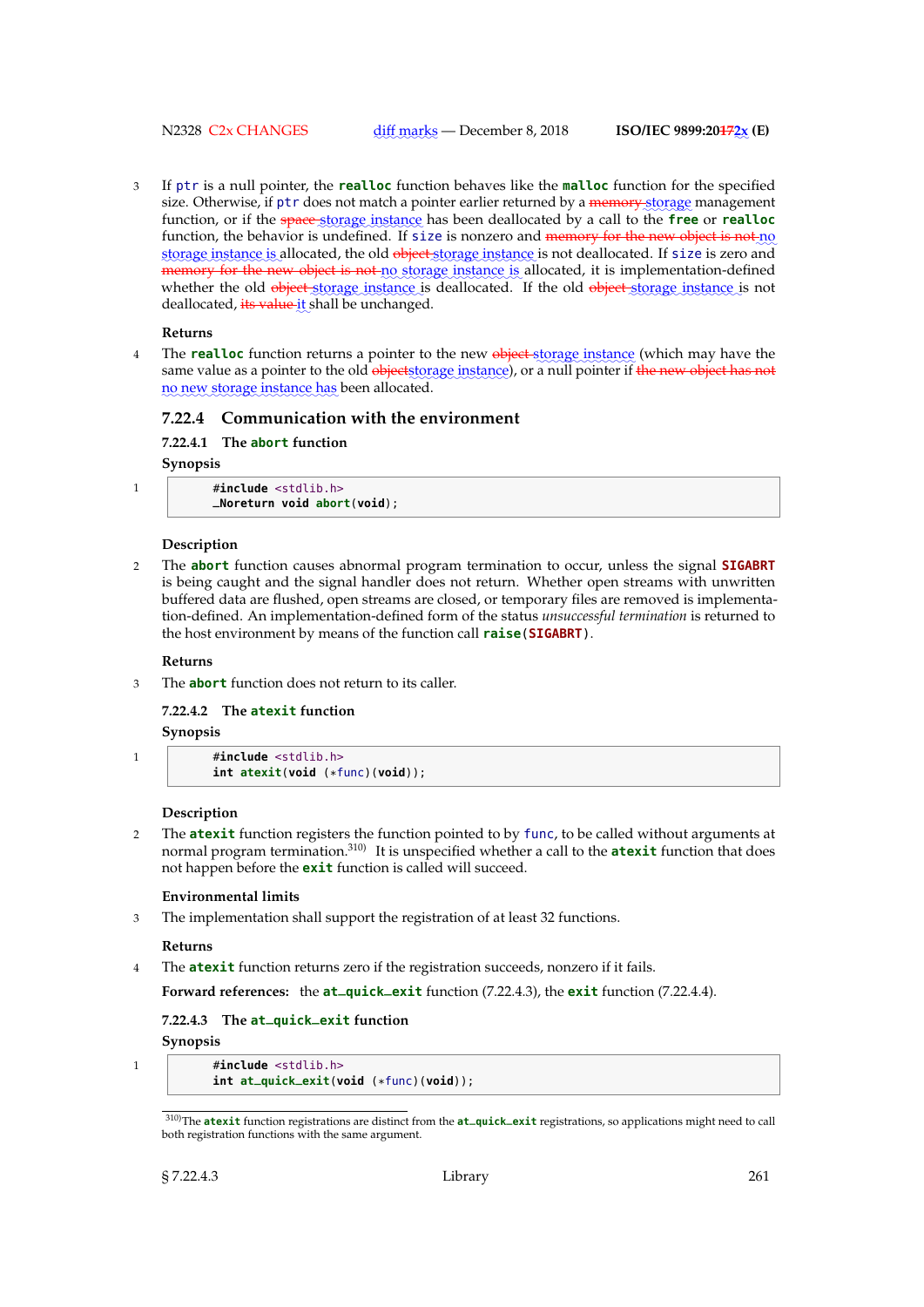- Whether a call to an inline function uses the inline definition or the external definition of the function (6.7.4).
- Whether or not a size expression is evaluated when it is part of the operand of a **sizeof** operator and changing the value of the size expression would not affect the result of the operator (6.7.6.2).
- The order in which any side effects occur among the initialization list expressions in an initializer (6.7.9).
- The <u>relative</u> layout of storage <u>instances</u> for function parameters (6.9.1).
- When a fully expanded macro replacement list contains a function-like macro name as its last preprocessing token and the next preprocessing token from the source file is a (, and the fully expanded replacement of that macro ends with the name of the first macro and the next preprocessing token from the source file is again a (, whether that is considered a nested replacement (6.10.3).
- The order in which **#** and **##** operations are evaluated during macro substitution (6.10.3.2, 6.10.3.3).
- The line number following a directive of the form **#line \_\_LINE\_\_** *new-line* (6.10.4).
- The state of the floating-point status flags when execution passes from a part of the program translated with **FENV\_ACCESS** "off" to a part translated with **FENV\_ACCESS** "on" (7.6.1).
- The order in which **feraiseexcept** raises floating-point exceptions, except as stated in F.8.6  $(7.6.2.3).$
- Whether **math\_errhandling** is a macro or an identifier with external linkage (7.12).
- The results of the **frexp** functions when the specified value is not a floating-point number  $(7.12.6.4)$ .
- The numeric result of the **ilogb** functions when the correct value is outside the range of the return type (7.12.6.5, F.10.3.5).
- The result of rounding when the value is out of range (7.12.9.5, 7.12.9.7, F.10.6.5).
- The value stored by the **remquo** functions in the object pointed to by quo when y is zero (7.12.10.3).
- Whether a comparison macro argument that is represented in a format wider than its semantic type is converted to the semantic type (7.12.14).
- Whether **setjmp** is a macro or an identifier with external linkage (7.13).
- Whether **va\_copy** and **va\_end** are macros or identifiers with external linkage (7.16.1).
- The hexadecimal digit before the decimal point when a non-normalized floating-point number is printed with an a or A conversion specifier (7.21.6.1, 7.29.2.1).
- The value of the file position indicator after a successful call to the **ungetc** function for a text stream, or the **ungetwc** function for any stream, until all pushed-back characters are read or discarded (7.21.7.10, 7.29.3.10).
- The details of the value stored by the **fgetpos** function (7.21.9.1).
- The details of the value returned by the **ftell** function for a text stream (7.21.9.4).
- Whether the **strtod**, **strtof**, **strtold**, **wcstod**, **wcstof**, and **wcstold** functions convert a minus-signed sequence to a negative number directly or by negating the value resulting from converting the corresponding unsigned sequence (7.22.1.3, 7.29.4.1.1).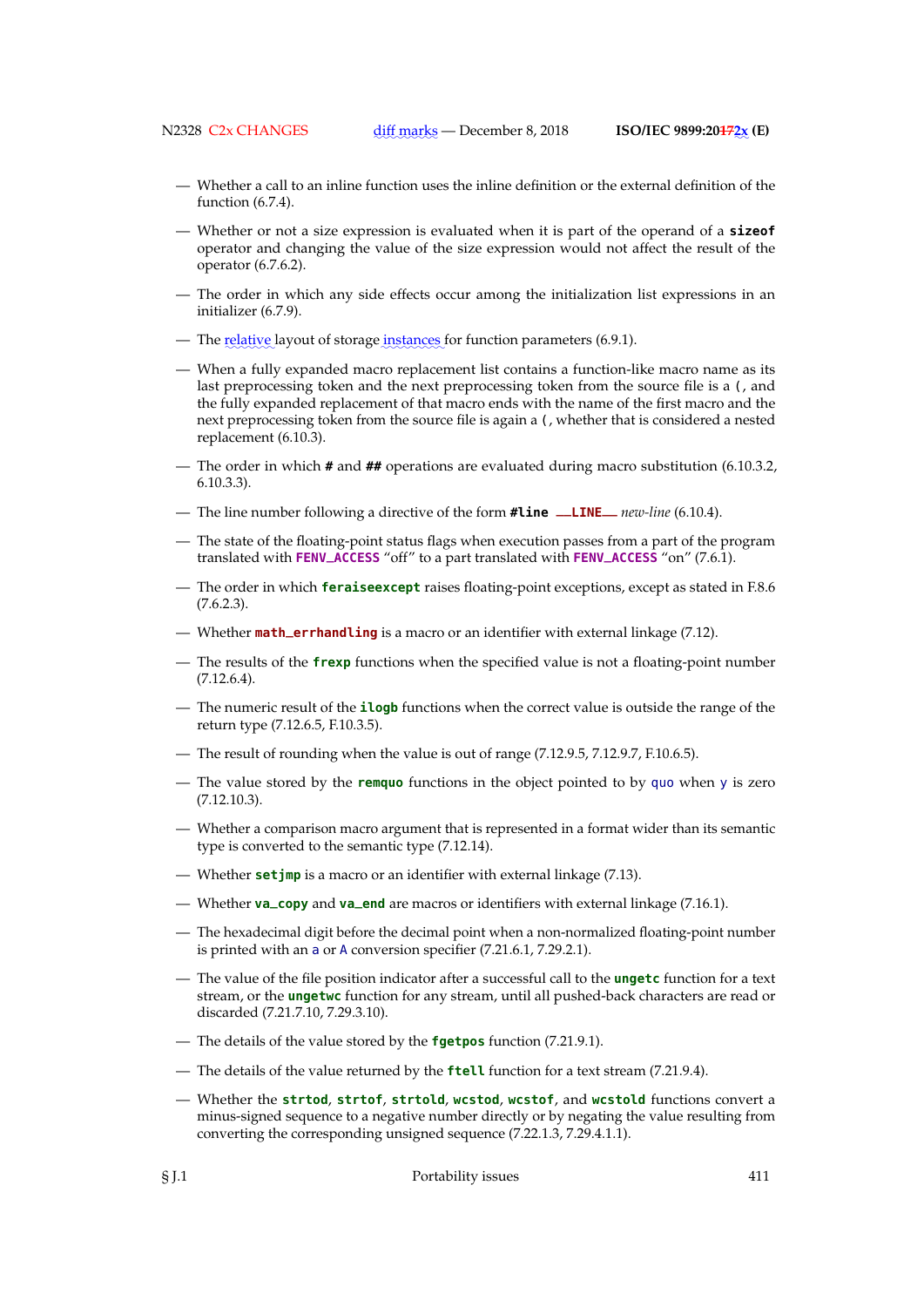- A c, s, or [ conversion specifier is encountered by one of the formatted input functions, and the array pointed to by the corresponding argument is not large enough to accept the input sequence (and a null terminator if the conversion specifier is  $\frac{1}{2}$  or [) (7.21.6.2, 7.29.2.2).
- A c, s, or [ conversion specifier with an l qualifier is encountered by one of the formatted input functions, but the input is not a valid multibyte character sequence that begins in the initial shift state (7.21.6.2, 7.29.2.2).
- The input item for a %p conversion by one of the formatted input functions is not a value converted earlier during the same program execution (7.21.6.2, 7.29.2.2).
- The **vfprintf**, **vfscanf**, **vprintf**, **vscanf**, **vsnprintf**, **vsprintf**, **vsscanf**, **vfwprintf**, **vfwscanf**, **vswprintf**, **vswscanf**, **vwprintf**, or **vwscanf** function is called with an improperly initialized **va\_list** argument, or the argument is used (other than in an invocation of **va\_end**) after the function returns (7.21.6.8, 7.21.6.9, 7.21.6.10, 7.21.6.11, 7.21.6.12, 7.21.6.13, 7.21.6.14, 7.29.2.5, 7.29.2.6, 7.29.2.7, 7.29.2.8, 7.29.2.9, 7.29.2.10).
- The contents of the array supplied in a call to the **fgets** or **fgetws** function are used after a read error occurred (7.21.7.2, 7.29.3.2).
- The file position indicator for a binary stream is used after a call to the **ungetc** function where its value was zero before the call (7.21.7.10).
- The file position indicator for a stream is used after an error occurred during a call to the **fread** or **fwrite** function (7.21.8.1, 7.21.8.2).
- A partial element read by a call to the **fread** function is used (7.21.8.1).
- The **fseek** function is called for a text stream with a nonzero offset and either the offset was not returned by a previous successful call to the **ftell** function on a stream associated with the same file or whence is not **SEEK\_SET** (7.21.9.2).
- The **fsetpos** function is called to set a position that was not returned by a previous successful call to the **fgetpos** function on a stream associated with the same file (7.21.9.3).
- A non-null pointer returned by a call to the **calloc**, **malloc**, **realloc**, or **aligned\_alloc** function with a zero requested size is used to access an object (<del>??</del>@@22.3).
- $-$  The value of a pointer that refers to space storage deallocated by a call to the **free** or **realloc** function is used (<del>??</del>@@22.3).
- The pointer argument to the **free** or **realloc** function does not match a pointer earlier returned by a <del>memory s</del>torage management function, or the <del>space s</del>torage has been deallocated by a call to **free** or **realloc** (7.22.3.3, 7.22.3.5).
- The value of the object allocated by the **malloc** function is used (7.22.3.4).
- The values of any bytes in a new object allocated by the **realloc** function beyond the size of the old object are used (7.22.3.5).
- The program calls the **exit** or **quick\_exit** function more than once, or calls both functions (7.22.4.4, 7.22.4.7).
- During the call to a function registered with the **atexit** or **at\_quick\_exit** function, a call is made to the **longjmp** function that would terminate the call to the registered function (7.22.4.4, 7.22.4.7).
- The string set up by the **getenv** or **strerror** function is modified by the program (7.22.4.6, 7.24.6.2).
- A signal is raised while the **quick\_exit** function is executing (7.22.4.7).
- A command is executed through the **system** function in a way that is documented as causing termination or some other form of undefined behavior (7.22.4.8).